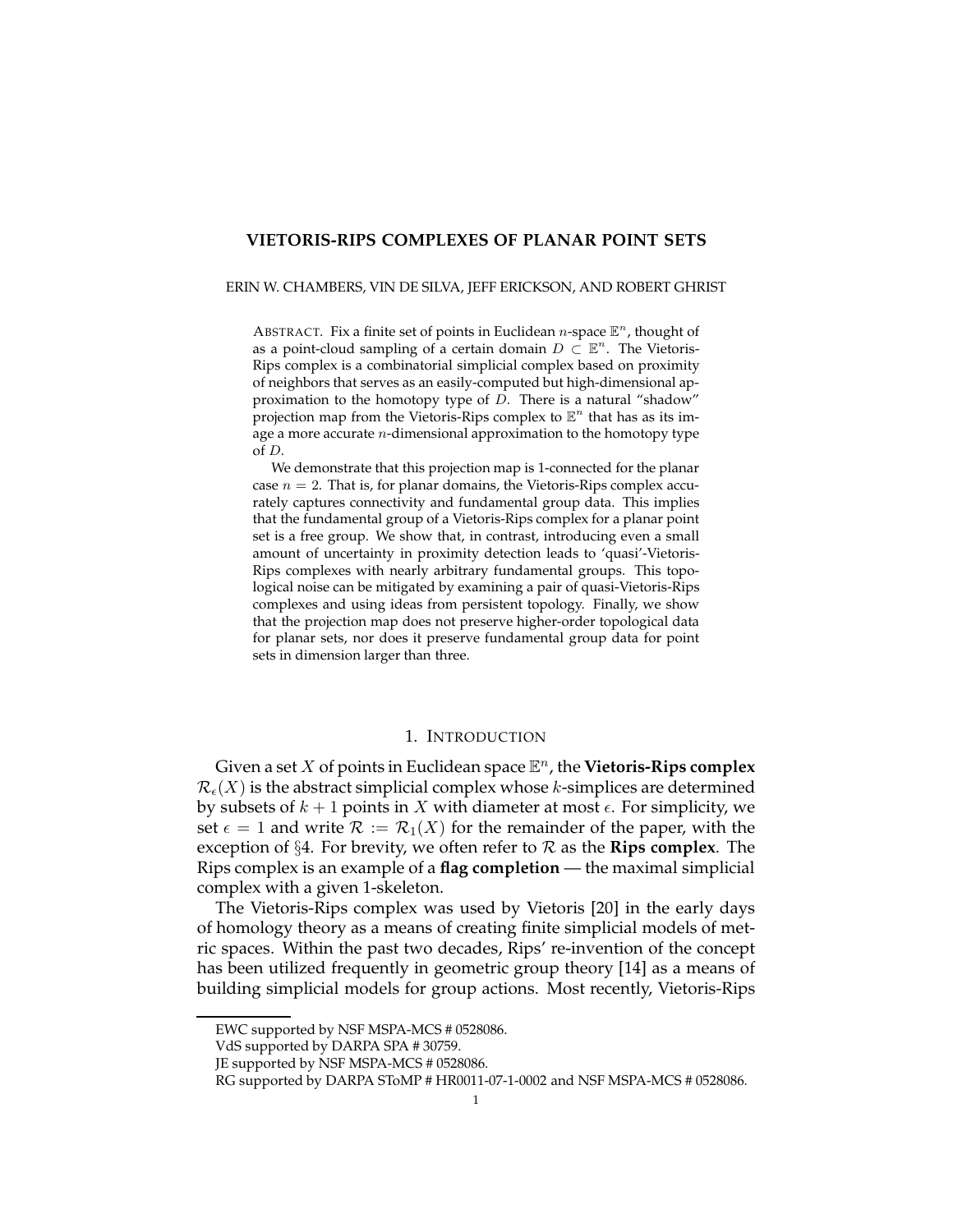complexes have been used heavily in computational topology, as a simplicial model for point-cloud data [3, 4, 5, 8], and as simplicial completions of communication links in sensor networks [9, 10, 18].

The utility of Rips complexes in computational topology is as an easily computed and stored approximation to the topology of a cloud of points. We make this notion more specific. To a collection of points, one can assign a different simplicial model called the Cech complex that accurately captures the homotopy type of the cover of these points by balls. Formally, given a set X of points in some Euclidean space  $\mathbb{E}^n$ , the **Čech complex**  $\mathcal{C}_{\epsilon}(X)$  is the abstract simplicial complex where a subset of  $k + 1$  points in X determines a k-simplex if and only if they lie in a ball of radius  $\epsilon/2$ . The Cech complex is equivalently the nerve of the set of closed balls of radius  $\epsilon/2$  centered at points in X. The **Cech theorem** (or **Nerve lemma**, see, *e.g.*, [2]) states that  $\mathcal{C}_{\epsilon}(X)$  has the homotopy type of the union of these balls. Thus, the Čech complex is an appropriate simplicial model for the topology of the point cloud (where the parameter  $\epsilon$  is a variable).

There is a price for the high topological fidelity of a Cech complex. Given the point set, it is nontrivial to compute and store the simplices of the Cech complex. The virtue of a Rips complex is that it is determined completely by its 1-skeleton — the proximity graph of the points. (This is particularly useful in the setting of *ad hoc* wireless networks, where the hardware establishes communication links based, ideally, on proximity of nodes.) The penalty for this simplicity is that it is not immediately clear what is encoded in the homotopy type of  $R$ . Like the Cech complex, it is not generally a subcomplex of its host Euclidean space  $\mathbb{E}^n$ , and, unlike the Čech complex it need not behave like an *n*-dimensional space at all:  $R$  may have nontrivial topological invariants (homotopy or homology groups) of dimension  $n$ and above. Clearly, for  $\epsilon$  too small or too large, the fidelity of both Cech and Rips complexes fails. For a given  $\epsilon$  and a sufficiently dense sampling of points on a manifold, both the Cech and Rips complexes return topologically faithful simplicial approximations (see, e.g., [19, 16]).

The disadvantage of both Cech and Rips complexes are in their rigid cut-offs as a function of distance between points. Arbitrarily small perturbations in the locations of the points can have dramatic effects on the topology of the associated simplicial complexes. Researchers in sensor networks are acutely aware of this limitation, given the amount of uncertainty and fluctuation in wireless networks. To account for this, several researchers in sensor networks have used a notion of a distance-based communication graph with a region of uncertain edges [1, 7, 17]. This motivates the following construction.

 $\widetilde{F}$ ix an open **uncertainty interval** ( $\epsilon, \epsilon'$ ) which encodes connection errors as a function of distance. For all nodes of distance  $\leq \epsilon$ , there is an edge, and for all nodes of distance  $\geq \epsilon'$ , no edge exists. For nodes of distance within  $(\epsilon, \epsilon')$ , a communication link may or may not exist. A **quasi-Rips**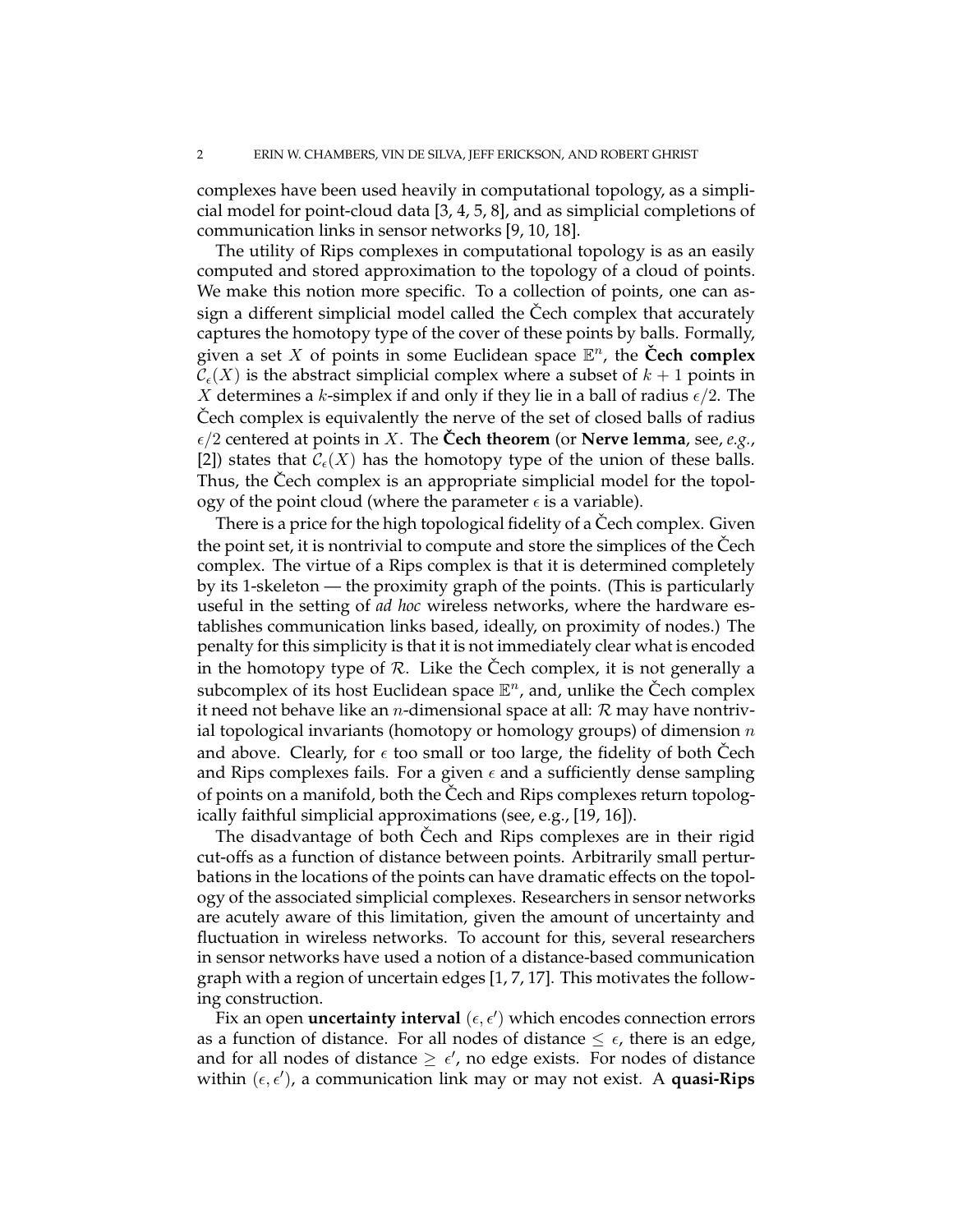**complex** Q with uncertainty interval  $(\epsilon, \epsilon')$  is the simplicial flag completion of such a graph. We note that this does not model *temporal* uncertainty, merely spatial.

A completely different model of simplicial complexes associated to a point cloud comes from considering shadows. Any abstract simplicial complex with vertices indexed by geometric points in  $\mathbb{E}^n$  (e.g., a Rips, Čech, or **quasi-Rips complex) has a canonical shadow in**  $\mathbb{E}^n$ **, which strikes a balance** between computability and topological faithfulness. For, say, a Rips complex, the canonical **projection**  $p: \mathcal{R} \to \mathbb{E}^n$  is the well-defined function that maps each simplex in  $\mathcal R$  affinely onto the convex hull of its vertices in  $\mathbb E^n$ . This projection map is continuous and piecewise-linear. The shadow  $S$  is the image  $p(\mathcal{R})$  of this projection map.



FIGURE 1. A connectivity graph in the plane [left] determines a 5-dimensional (Vietoris-) Rips complex [center] and its 2-dimensional projected shadow [right].

This paper studies the topological faithfulness of the projection map  $p$ (see Figure 1). Specifically, we look at the connectivity of  $p$ . Recall that a topological map  $f : X \to Y$  is k-connected if the induced homomorphisms on homotopy groups  $\pi_i(p) : \pi_i(X) \to \pi_i(Y)$  are isomorphisms for all  $0 \leq i \leq k$ : *e.g.*, a 1-connected map preserves path-connectivity and fundamental group data.

We can now list the principal results of the paper, ordered as they appear in the following sections.

- (1) For any set of points in  $\mathbb{E}^2$ ,  $\pi_1(p)$ :  $\pi_1(\mathcal{R}) \to \pi_1(\mathcal{S})$  is an isomorphism.
- (2) The fundamental group of any planar Rips complex is free.
- (3) Given any finitely presented group  $G$ , there exists a quasi-Rips complex Q with arbitrarily small uncertainty interval such that  $\pi_1(Q)$  is a free extension of G.
- (4) Given a pair of quasi-Rips complexes  $\mathcal{Q}_s \subset \mathcal{Q}_w$  with disjoint uncertainty intervals, the rank of the homology map  $H_1(\mathcal{Q}_s) \to H_1(\mathcal{Q}_w)$ induced by inclusion is bounded by the number of holes in a shadow of intermediate radius.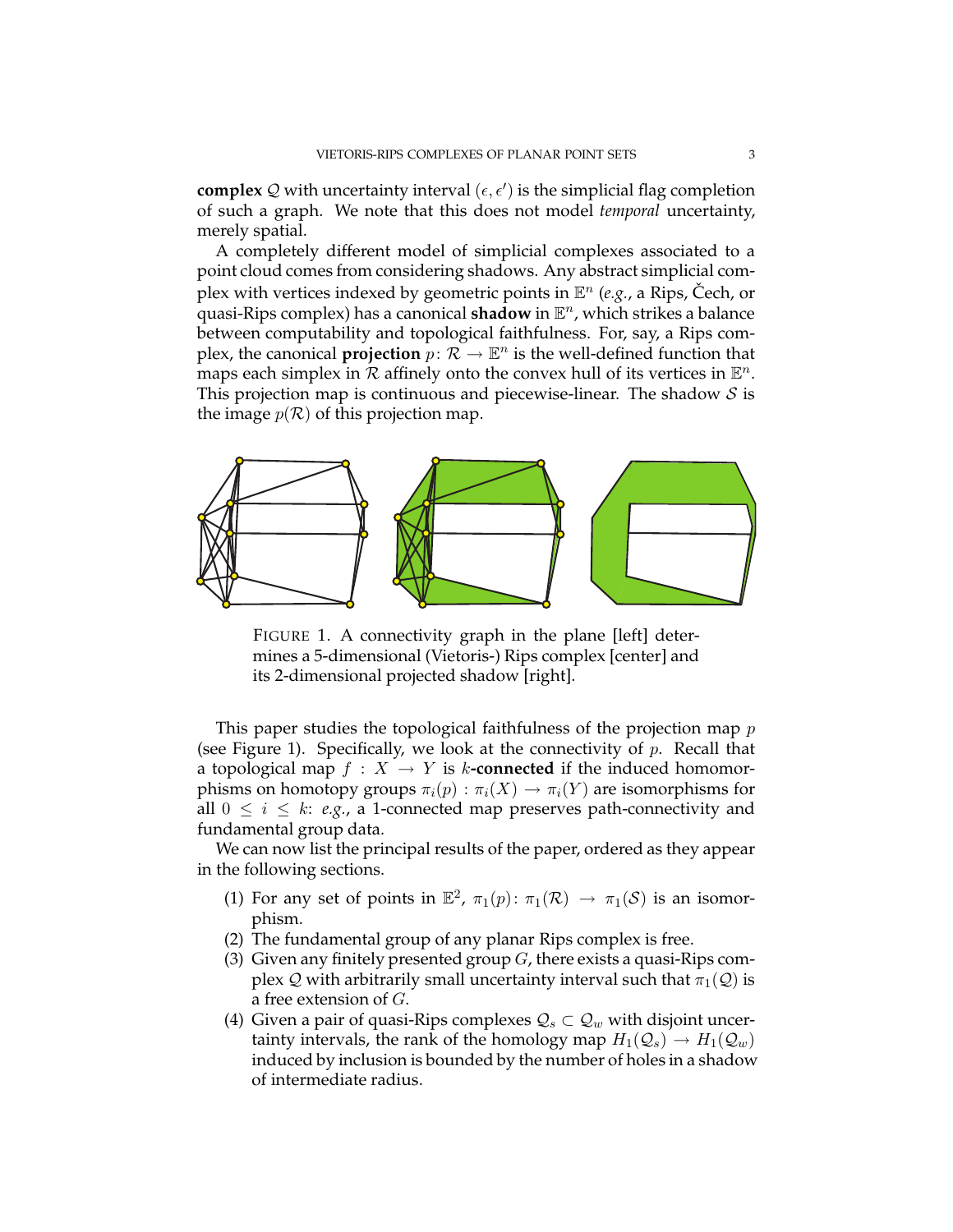#### 4 ERIN W. CHAMBERS, VIN DE SILVA, JEFF ERICKSON, AND ROBERT GHRIST

(5) The projection map p on  $\mathbb{R}^n$  is always k-connected for  $k = 0$  or  $n = 1$ . For all other cases except  $(k, n) = (1, 2)$  and, perhaps,  $(1, 3)$ , *k*-connectivity fails on  $\mathbb{R}^n$  (see Figure 8).

Items (1) and (2) and (5) above are of most interest in the classification of Vietoris-Rips complexes. Items (2), (3), and (4) were proved in response to questions raised in sensor networks. Specifically, (2) answers the question of how well a Rips complex approximates a coverage region for an ad hoc wireless network of idealized sensors, and whether, e.g.,  $H_1$  in integer coefficients will ever return torsional elements (which impacts which coefficient groups can be safely used in computations!). Items (3) and (4) were proved as, respectively, negative and positive answers to the question of whether a quasi-Rips complex provides a useful approximation to the topology of coverage for a sensor network with uncertainty in wireless communications near the range limits.

### 2. PLANAR RIPS COMPLEXES AND THEIR SHADOWS

In this section, we restrict attention to the 2-dimensional case.

2.1. **The shadow complex.** The shadow  $S$  is a polyhedral subset of the plane. By Carathéodory's theorem [11], S is the projection of the 2-skeleton of  $R$ . Since the vertices of  $R$  are distinct points in the plane, it follows that distinct edges of  $R$  have distinct images under  $p$ , and these are nondegenerate. Informally we will identify vertices and edges of  $\mathcal R$  with their images under  $p$ . On the other hand,  $p$  may be degenerate on 2-simplices.

We can canonically decompose S into a 2-dimensional **shadow complex** as follows:

- A **shadow vertex** is either a vertex of  $R$  or a point of transverse intersection of two edges of  $R$ . We write  $\mathcal{S}^{(0)}$  for the set of shadow vertices.
- A **shadow edge** is the closure of any component of  $p(\mathcal{R}^{(1)}) \setminus S^{(0)}$ . Each shadow edge is a maximal line segment contained in a Rips edge, with no shadow vertices in its interior. We write  $\mathcal{S}^{(1)}$  for the union of all shadow vertices and shadow edges.
- Finally, a **shadow face** is the closure of any bounded component of  $\mathbb{E}^2 \setminus \mathcal{S}^{(1)}$ .

The fundamental group  $\pi_1(S)$  may now be described in terms of combinatorial paths of shadow edges modulo homotopy across shadow faces, whereas  $\pi_1(\mathcal{R})$  may be described in terms of combinatorial paths of Rips edges modulo homotopy across Rips faces. This description opens the door to combinatorial methods in the proof that  $\pi_1(p)$  is an isomorphism.

2.2. **Technical Lemmas.** Theorem 3.1 will follow from reduction to three special cases. We prove these cases in this subsection. We use the following notation. Simplices of a Rips complex will be specified by square braces,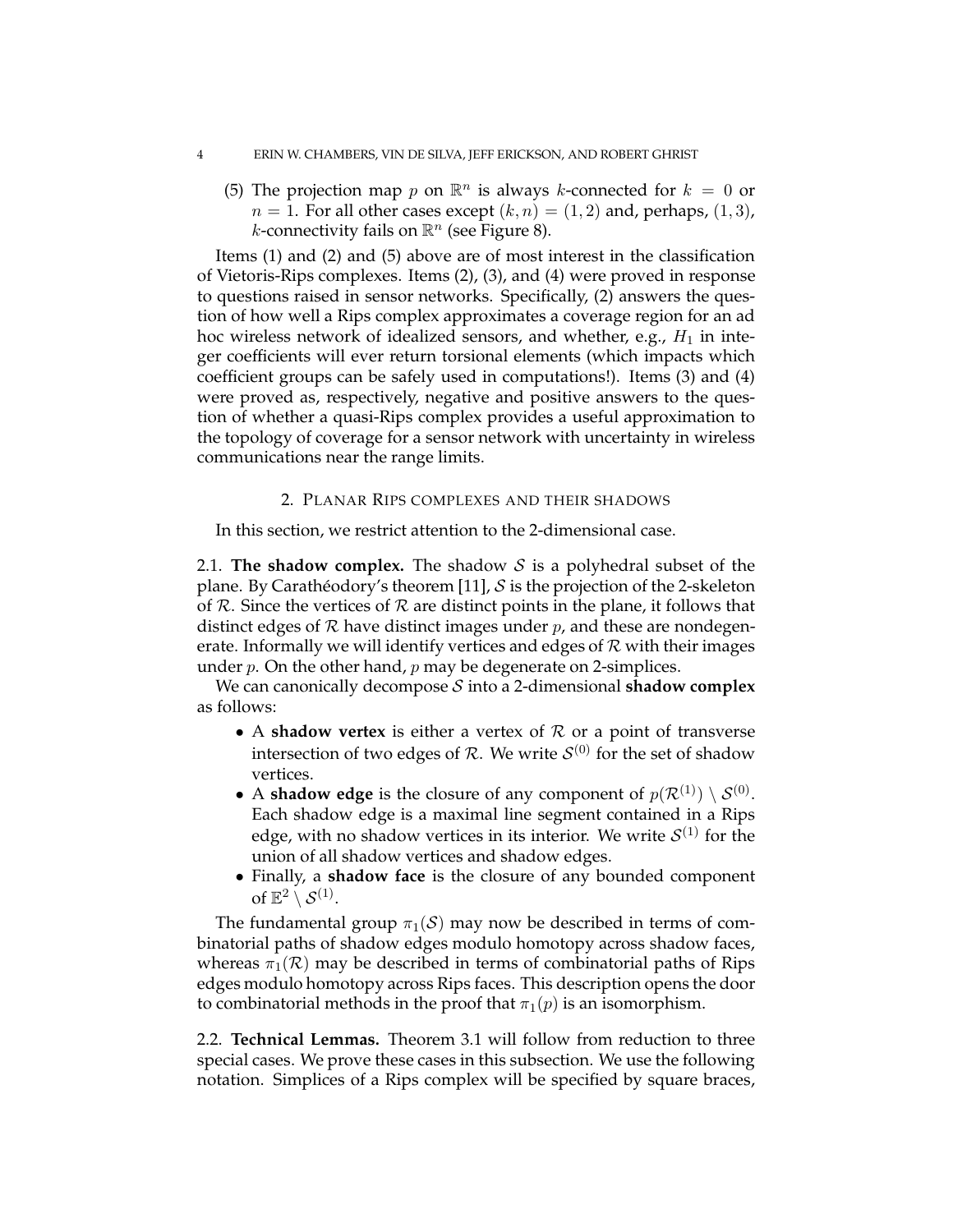e.g.,  $[ABC]$ . Images in the shadow complex will be denoted without adornment, e.g.,  $ABC$ . The Euclidean length of an edge AB will be denoted  $|AB|$ . Braces  $\langle \cdot \rangle$  will be used to denote the span in  $\mathcal{R}$ : the smallest subcomplex containing a given set of vertices, e.g.,  $\langle ABCD \rangle$ .

The following propositions address the three special cases of Theorem 3.1 which are used to prove the theorem. Certain induced subcomplexes of  $R$ are shown to be simply connected. In the first two cases, it is helpful to establish the stronger conclusion that these subcomplexes are **cones**: all maximal simplices share a common vertex, called the **apex**. The first of these cases is trivial and well-known (*viz.*, [9, 13]).

**Proposition 2.1.** Let  $\mathcal{R} = \langle ABYZ \rangle$  be a Rips complex containing simplices [AB] *and* [Y Z] *whose images in* S *intersect. Then* R *is a cone.*

*Proof.* Let x be the common point of  $AB$  and  $YZ$ . Each edge is split at x into two pieces, at most one of which can have length more than one-half. The triangle inequality implies that the shortest of these four half-edges must have its endpoint within unit distance of both endpoints of the traversing edge, thus yielding a 2-simplex in  $\mathcal{R}$ .

**Proposition 2.2.** Let  $\mathcal{R} = \langle ABXYZ \rangle$  be a Rips complex containing simplices [AB] *and* [XY Z] *whose images in* S *intersect. Then* R *is a cone.*

*Proof.* The edge AB intersects the triangle XYZ. If AB intersects only one edge of  $XYZ$ , then one vertex of AB (say, A) lies within  $XYZ$  and cones off a 3-simplex  $[AXYZ]$  in R. Therefore, without a loss of generality we may assume  $AB$  crosses  $ZY$  and  $ZX$ .

By Proposition 2.1, the subcomplexes  $\langle ABXZ \rangle$  and  $\langle ABYZ \rangle$  are cones. If these two cones have the same apex, then the entire Rips complex  $R$  is a cone with that apex. Similarly, if either apex lies inside the image triangle  $XYZ$ , then  $\mathcal R$  is a cone with that apex. The only remaining possibility is that A is the apex of one subcomplex and B is the apex of the other; in this case,  $R$  is a cone over  $Z$ , since both  $A$  and  $B$  are connected to  $Z$ .



FIGURE 2. The last case of Proposition 2.2.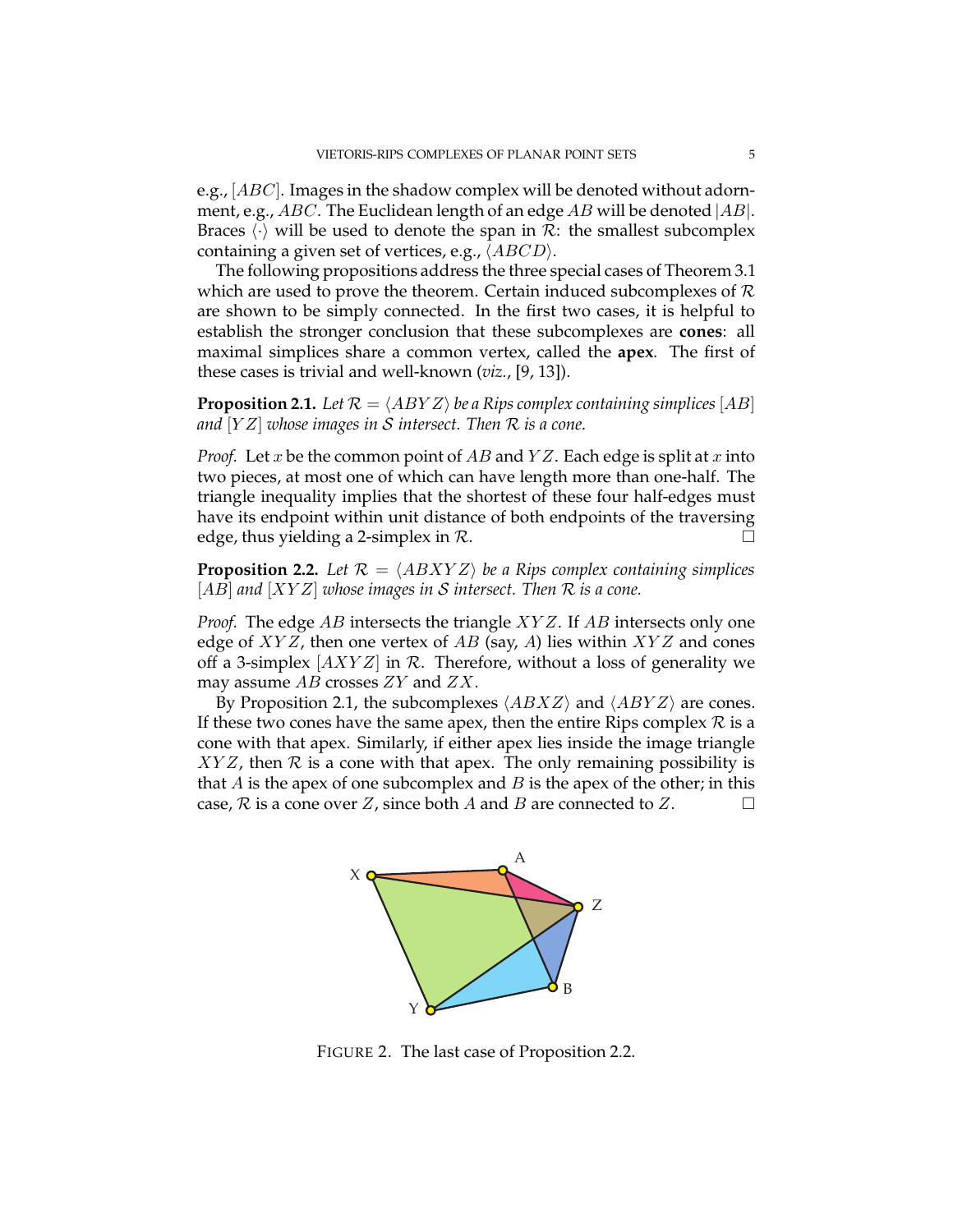**Proposition 2.3.** Let  $\mathcal{R} = \langle ABCDXYZ \rangle$  be a Rips complex containing sim*plices* [AB]*,* [CD] *and* [XY Z] *whose images in* S *meet in a common point. Moreover, assume that none of*  $A, B, C, D$  *lies in the interior of XYZ. Then*  $\pi_1(\mathcal{R})$  *is trivial.*



FIGURE 3. The setup for Proposition 2.3.

To prove Proposition 2.3, we use two further geometric lemmas.

**Lemma 2.4.** Let  $\mathcal{R} = \langle BXYZ \rangle$  be a Rips complex containing simplex  $[XYZ]$ . *If* M is a point in XYZ such that  $|BM| \leq \frac{1}{2}$ , then R contains at least one of the *edges* [BX]*,* [BY ]*,* [BZ]*.*

*Proof.* If *B* lies in *XYZ* then all three edges belong to *R*. Otherwise, *BM* meets the boundary of  $XYZ$  at a point  $M'$ . We may assume that  $M'$  lies on  $XY$ , with  $|M'X| \le |M'Y|$ . Then  $|BX| \le |BM'| + |M'X| \le \frac{1}{2} + \frac{1}{2} = 1$ .  $\square$ 

**Lemma 2.5.** Let  $\mathcal{R} = \langle ABCXYZ \rangle$  be a Rips complex containing simplices [ABC] *and* [XY Z]*. Suppose that* AB *intersects* XY Z *but* BC *and* AC *do not. Then* R *is a cone.*

*Proof.* The hypotheses of the lemma imply that at least one of the points X, *Y*, or *Z* lies in the interior of *ABC*.  $\mathcal{R}$  is a cone on this point.

*Proof of Proposition 2.3.* We argue by exhaustive case analysis that R contains no minimal non-contractible cycle.

Suppose  $\gamma$  is a minimal non-contractible cycle in  $\mathcal R$ . Because  $\mathcal R$  is a flag completion,  $\gamma$  must consist of at least four Rips edges. Our previous Propositions imply that this cycle intersects each simplex  $[AB]$ ,  $[CD]$ , and  $[XYZ]$ at least once. By minimality,  $\gamma$  contains at most one edge of  $[XYZ]$ . Thus, we may assume without loss of generality (by relabeling if necessary) that  $\gamma$  is of the form  $A(B)C(D)X(Y)$  where ( $\cdot$ ) denotes an optional letter.

*Claim 1: In a minimal cycle, the subwords* ABCD*,* CDXY *,* XY AB *are impossible.* Proposition 2.1 (in the first case) and Proposition 2.2 (in the last two cases) imply that the subpaths corresponding to these subwords are homotopic (relative to endpoints) within a cone subcomplex to a path with at most two edges, contradicting the minimality of  $\gamma$ .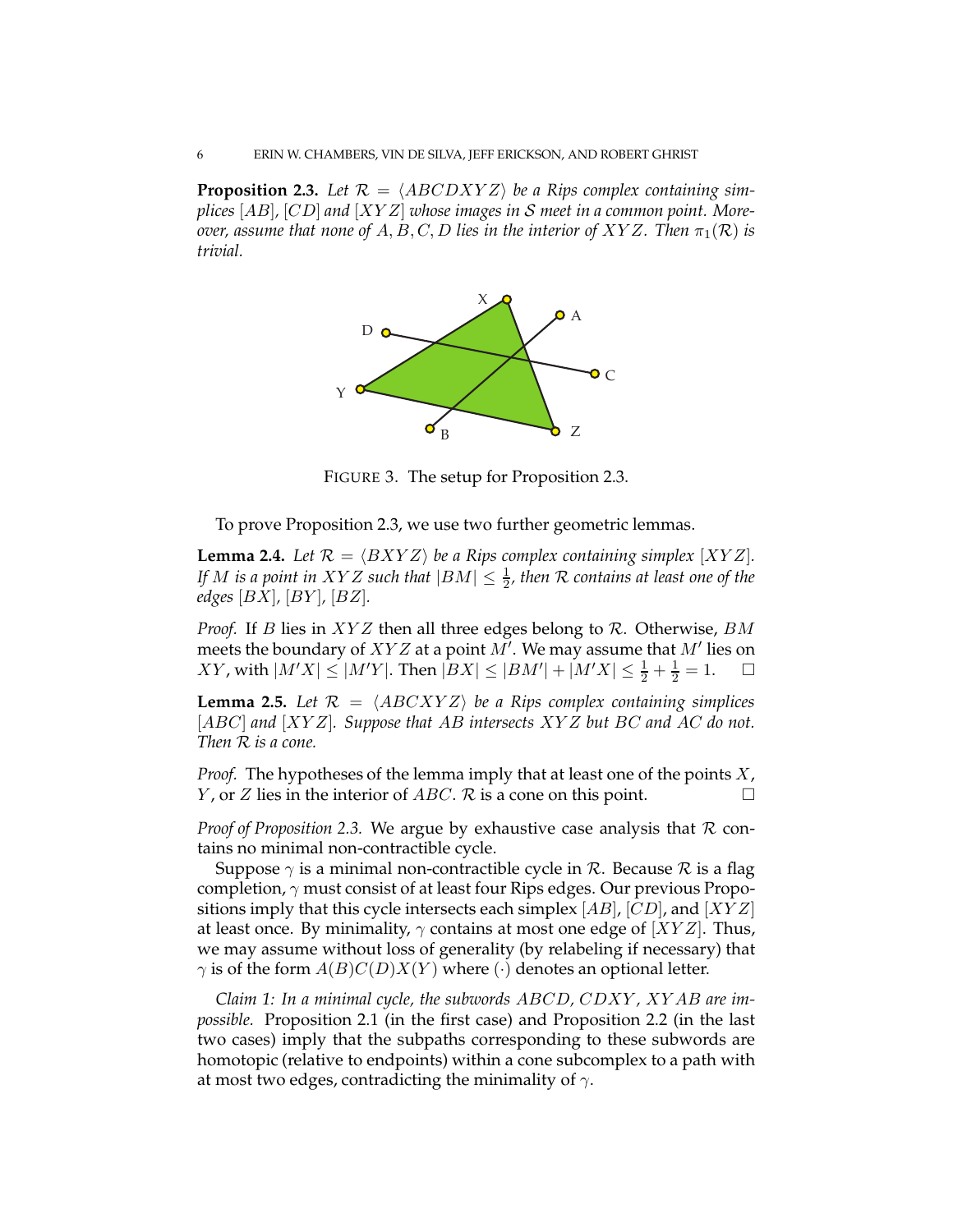Claim 1 implies that that there is at most (i.e. exactly) one optional letter. This leaves three possible minimal non-contractible cycles: ACXY ,  $ABCX$ , and  $ACDX$ . The last two cases differ only by relabeling, so it suffices to consider only ACXY and ABCX.

*Claim 2:* ACXY *is impossible.* Suppose ACXY is a cycle in R. If AC meets XYZ then Proposition 2.2 implies that  $\langle ACXYZ \rangle$  is a cone, so ACXY is contractible. Thus, we can assume that  $AC$  does not meet  $XYZ$ .

By Proposition 2.1, either  $|BC|$  or  $|AD|$  is a Rips edge. Without loss of generality, assume  $[BC]$  is a Rips edge; then  $[ABC]$  is a Rips triangle. If BC does not meet XYZ, then Lemma 2.5 implies that  $\langle ABCXYZ \rangle$  is a cone, and hence that  $ACXY$  is contractible. Thus we can assume that  $BC$ intersects XY Z.

Proposition 2.2 now implies that both  $\langle ABXYZ \rangle$  and  $\langle BCXYZ \rangle$  are cones. If any of the segments  $[BX]$ ,  $[BY]$ ,  $[BZ]$  is a Rips edge, then the cycle  $ACXY$  is homotopic to the sum of two cycles, contained respectively in the cones  $\langle ABXYZ \rangle$  and  $\langle BCXYZ \rangle$ , and hence is contractible. See Figure  $4(a)$ .



FIGURE 4. ACXY (left), or ABCX (right), splits into two cycles in the presence of  $[BX]$ ,  $[BY]$ , or  $[BZ]$ .

We can therefore assume that none of the segments  $[BX]$ ,  $[BY]$ ,  $[BZ]$  is a Rips edge. In this case, the apex of  $\langle ABXYZ \rangle$  must be A. In particular, the diagonal  $[AX]$  of the cycle  $ACXY$  belongs to  $\mathcal{R}$ , and so  $ACXY$  is contractible. This completes the proof of Claim 2.

*Claim 3:* ABCX *is impossible.* Suppose ABCX is a cycle in R. If either  $[AC]$  or  $[BX]$  is a Rips edge, then  $ABCX$  is trivially contractible. Moreover, if either  $[BY]$  or  $[BZ]$  is a Rips edge, then the cycle  $ABCX$  reduces to the sum of two cycles, as in Figure 4(b). The left cycle is contractible by Proposition 2.2, and the right cycle is contractible by Claim 2 (suitably relabeled), so  $ABCX$  is contractible in that case too. We can therefore assume that none of the segments  $[AC]$ ,  $[BX]$ ,  $[BY]$ , or  $[BZ]$  is a Rips edge.

Now let *M* be a common point of intersection of *AB*, *CD*, and *XYZ*. Lemma 2.4 implies that  $|BM| > \frac{1}{2}$ , and so  $|AM| = |AB| - |BM| \leq \frac{1}{2}$ . Since | $|AC| > 1$ , we have  $|CM| = |AC| - |AM| > \frac{1}{2}$  $\frac{1}{2}$ , and so  $|DM| = |CD|$  –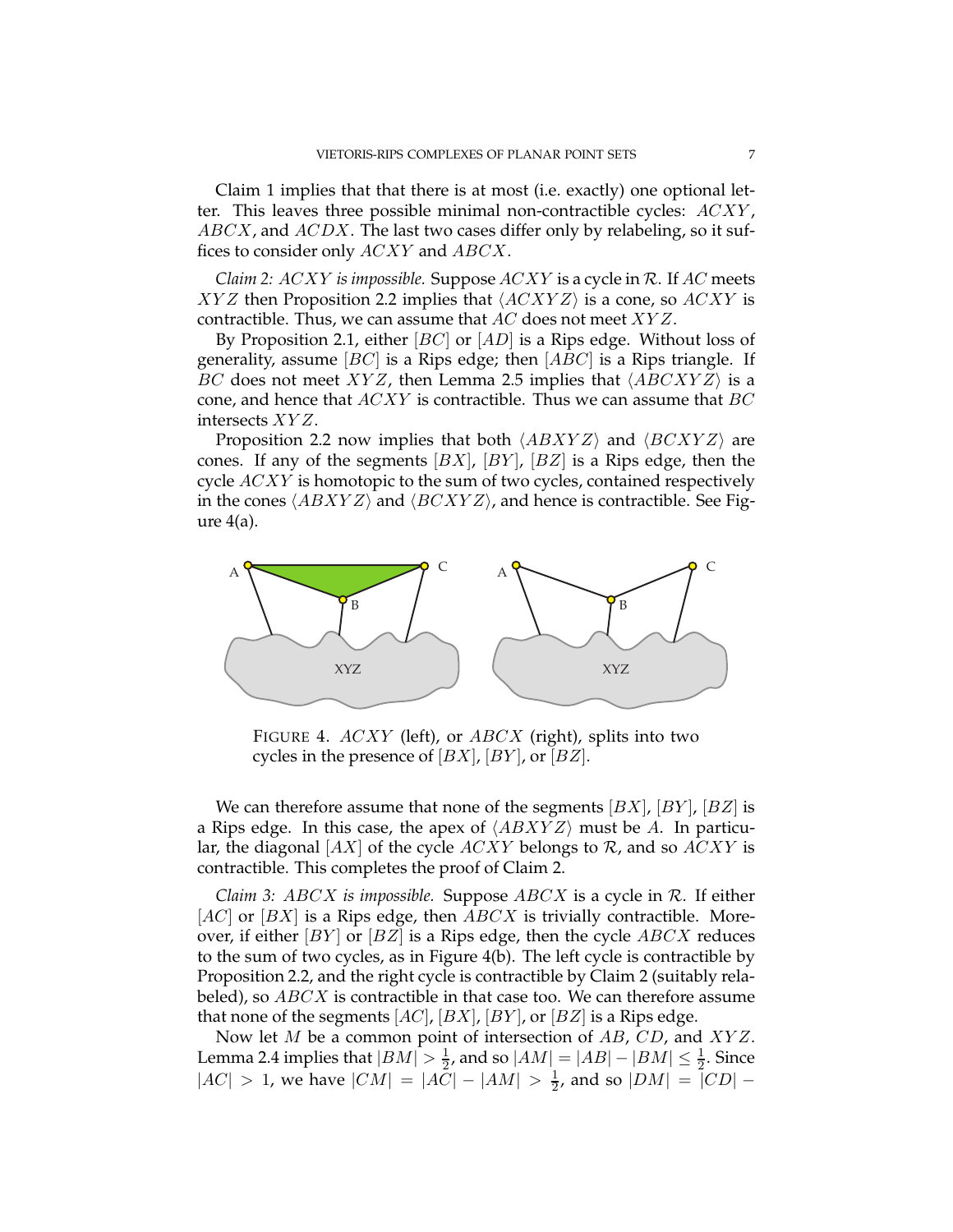$|CM| \leq \frac{1}{2}$ . These inequalities imply that  $|AD| \leq |AM| + |DM| \leq 1$ , so  $[AD]$ is a Rips edge.

It follows that  $R$  contains the cycle  $ADCX$ . This cycle is homotopic to  $ABCX$ , since  $\langle ABCD \rangle$  is a cone by Proposition 2.1. Lemma 2.4 implies that at least one of the segments  $[DX]$ ,  $[DY]$ ,  $[DZ]$  must be a Rips edge. Arguing as before, with D in place of B, we conclude that  $ADCX$ , and thus  $ABCX$ , is contractible. This completes the proof of Claim 3.

2.3. **Lifting Paths via Chaining.** For any path  $\alpha$  in  $\mathcal{R}^{(1)}$ , the projection  $p(\alpha)$ is a path in  $\mathcal{S}^{(1)}$ , but not every shadow path is the projection of a Rips path. Every oriented shadow edge in  $S$  is covered by one or more oriented edges in R. Thus to every path in  $S^{(1)}$  can be associated a sequence of oriented edges in R. These edges do not necessarily form a path, but projections of consecutive Rips edges necessarily intersect at a shadow vertex.

**Definition 2.6.** *Let* [AB] *and* [CD] *be oriented Rips edges induced by consecutive edges in some shadow path. A chaining sequence is a path from* A *to* D *in the*  $subcomplex \langle ABCD \rangle$  *which begins with the edge AB and ends with the edge*  $CD$ *.* 

If we concatenate chaining sequences of shadow edges in  $S$  by identifying the Rips edges in the beginning and end of adjacent lifting sequences, we obtain a **lift** of the shadow path to R. For any shadow path  $\alpha$  in S, we let  $\hat{\alpha}$  denote a lift of  $\alpha$  to the Rips complex by means of chaining sequences. Note that the lift of a shadow path is not a true lift with respect to the projection map  $p$  — the endpoints, for example, may differ.

**Lemma 2.7.** *For any path*  $\alpha$  *in*  $\mathcal{S}^{(1)}$ *, any two lifts of*  $\alpha$  *to*  $\mathcal{R}$  *with the same endpoints are homotopic in* R *rel endpoints.*

*Proof.* Let  $\sigma$  and  $\tau$  be consecutive shadow edges in  $\alpha$ , and let [AB] and [CD] be Rips edges such that  $\sigma \subseteq AB$  and  $\tau \subseteq CD$ . Proposition 2.1 implies that all chaining sequences from  $A$  to  $D$  are homotopic rel endpoints in  $\langle ABCD \rangle$ , and thus in R. If every shadow edge in  $\alpha$  lifts to a unique Rips edge, the proof is complete.

On the other hand, suppose  $\tau \subseteq CD \cap C'D'$  for some Rips edge  $[C'D']$ that overlaps [CD]. Proposition 2.1 implies that both [CC'] and  $[DD']$  are Rips edges. Moreover, since AB intersects  $CD \cap C'D'$ , any chaining sequence from A to D is homotopic rel endpoints in R to any chaining sequence from A to D' followed by  $[D'D]$ . Thus, concatenation of chaining sequences is not dependent on uniqueness of edge lifts.

We next show that the projection of a lift of any two consecutive shadow edges is homotopic to the original edges.

**Lemma 2.8.** *For any two adjacent shadow edges* wx *and* xy*, where* AB *and* CD *are Rips edges with wx* ⊆ AB and  $xy \subseteq CD$ ,  $p(\widehat{wx \cdot xy})$  *is homotopic rel endpoints to the path* ABxCD *in* S*.*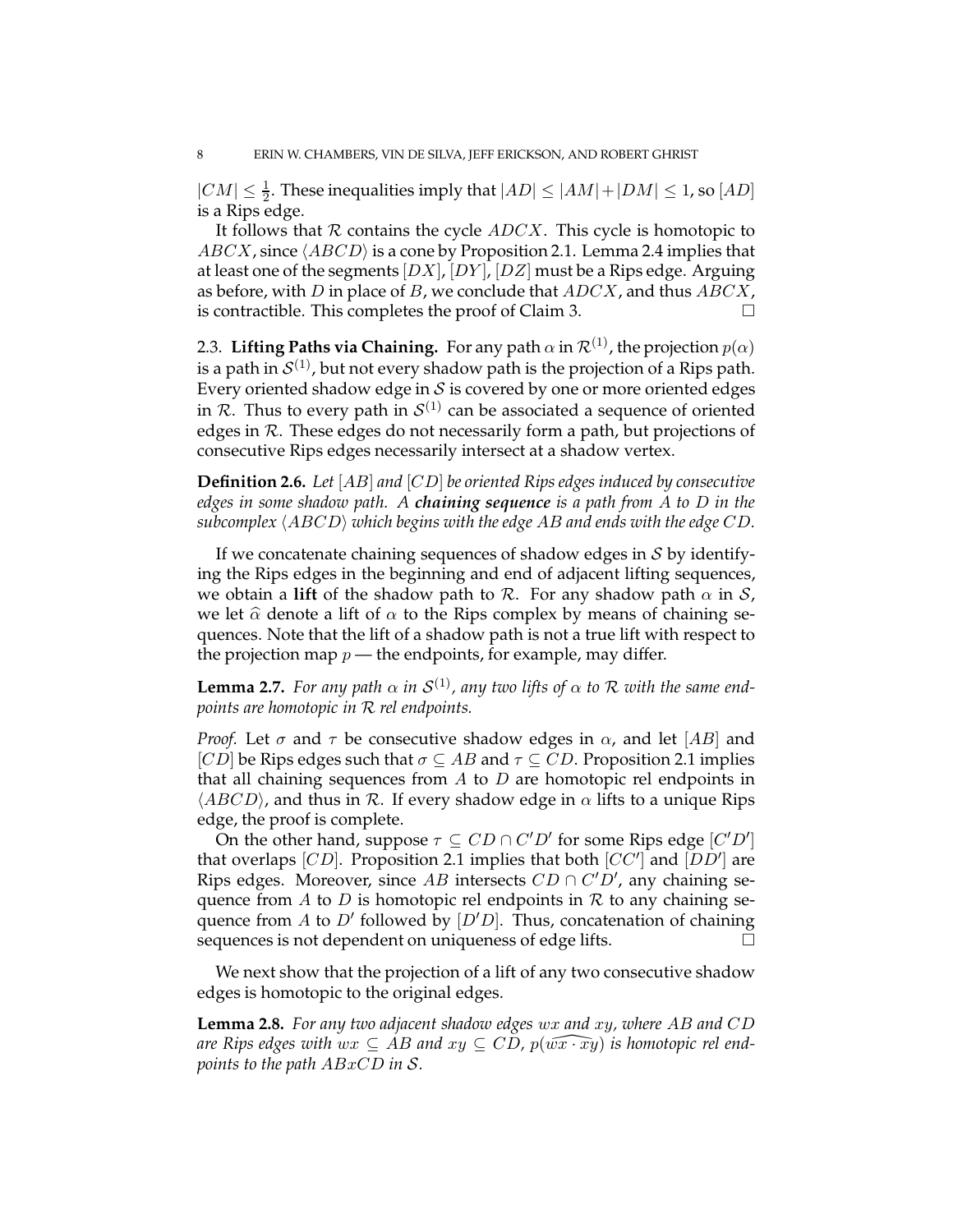

FIGURE 5. The setting for Lemma 2.8

*Proof.* Consider the possible chaining sequences from A to D for  $wx \cdot xy$ . Either *BC* or *AD* must exist in  $R$  by Proposition 2.1.

Suppose  $BC$  exists. By Lemma 2.7, the chaining sequence is the Rips path  $ABCD$  (up to homotopy rel endpoints). Either the triangle  $[ABC]$  or the triangle  $|BCD|$  exists in R by Proposition 2.1, so the triangle  $BCx$  is in shadow. This gives that  $ABCD \simeq AxD \simeq ABxCD$  in S.

If BC is not a Rips edge, then AD must be a Rips edges. By Lemma 2.7, the chaining sequence is the Rips path  $ABADCD$  (up to homotopy rel endpoints). Either the triangle  $[ACD]$  or the triangle  $[ABD]$  exists in R by Proposition 2.1. Therefore,  $ADx$  lies in the shadow, so we get  $ABADCD \simeq$  $ABxCD$  in S.

**Lemma 2.9.** *For any lift*  $\widehat{\alpha}$  *of any shadow path*  $\alpha$  *with endpoints in*  $p(\mathcal{R}^{(0)})$ *, we have*  $p(\widehat{\alpha}) \simeq \alpha$  *rel endpoints.* 

*Proof.* For each pair of edges consecutive shadow edges wx and  $xy$  in  $\alpha$ , where  $wx \subseteq AB$ ,  $xy \subseteq CD$ , and AB and CD are Rips edges, Lemma 2.8 says that the projection of their lifting sequence deforms back to  $ABxCD$ . Every adjacent pair of chaining sequences can still be identified along common edges, since each ends with the first edge in the next one along  $\alpha$ . The projection is homotopic rel endpoints to the original path  $\alpha$  except for spikes of the form  $xB$  and  $xC$  at each shadow junction, which can be deformation retracted, giving  $p(\widehat{\alpha}) \simeq \alpha$ .

# 3. 1-CONNECTIVITY ON  $\mathbb{R}^2$

The following is the main theorem of this paper.

**Theorem 3.1.** *For any set of points in*  $\mathbb{E}^2$ ,  $\pi_1(p)$ :  $\pi_1(\mathcal{R}) \to \pi_1(\mathcal{S})$  *is an isomorphism.*

*Proof.* Assume that all  $\pi_1$  computations are performed with a basepoint in  $p(\mathcal{R}^{(0)})$ , to remove ambiguity of endpoints in lifts of shadow paths to  $\mathcal{R}$ .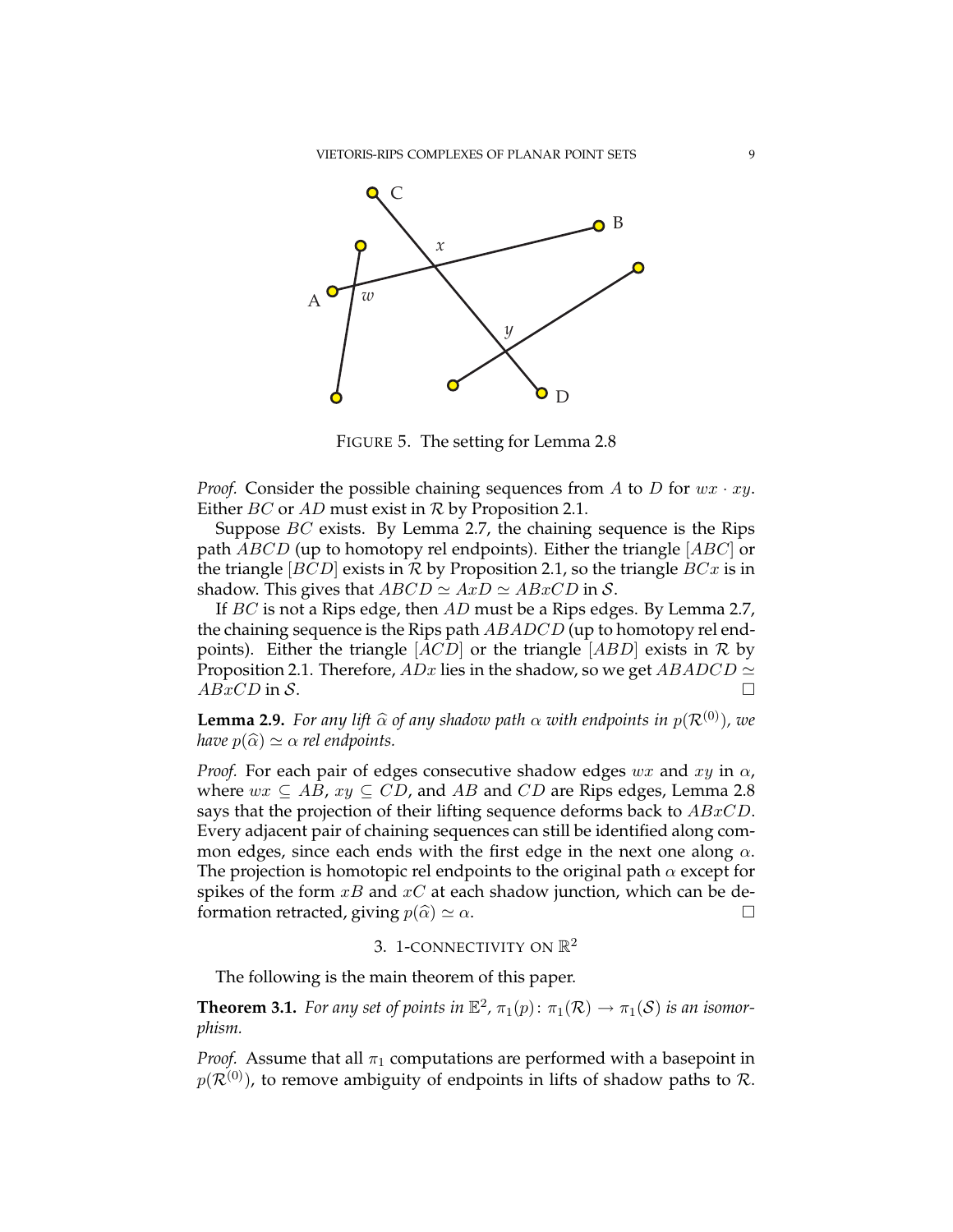Surjectivity of p on  $\pi_1$  follows from Lemma 2.9 and the fact that any loop in  $S$  is homotopic to a loop of shadow edges thanks to the cell structure of  $S$ .

To prove injectivity, note that any contractible cycle in  $S$  is expressible as a concatenation of boundary loops of shadow faces (conjugated to the basepoint). Thanks to Lemma 2.9, injectivity of  $\pi_1(p)$  will follow by showing that the boundary of any shadow face lifts to a contractible loop in  $\mathcal{R}$ . Consider therefore a shadow face  $\Psi$  contained in the projection of a Rips 2-simplex  $[XYZ]$ , and choose  $[XYZ]$  to be minimal in the partial order of such 2-simplices generated by inclusion on the projections.

Write  $\partial \Psi$  as  $\alpha_1 \cdot \alpha_2 \cdots \alpha_n$ , where the  $\alpha_i$  are the shadow edges, and let  $[A_i B_i]$  be a sequence of directed Rips edges with  $\alpha_i \subseteq [A_i B_i]$ . Neither the  $A_i$  nor the  $B_i$  project to the interior of  $XYZ$  (see Figure 6); if any Rips vertex W did so, the edges  $[XW]$ ,  $[YW]$  and  $[ZW]$  would exist in  $\mathcal{R}$ . As  $\Psi$  cannot be split by the image of any of these three edges, it must be contained in the projected image of a Rips 2-simplex, say  $[XYW]$ , whose image lies within that of  $[XYZ]$ , contradicting the minimality assumption on  $[XYZ]$ . The hypotheses of Proposition 2.3 thus apply to  $[XYZ]$  and the consecutive edges  $[A_iB_i]$ ,  $[A_{i+1}B_{i+1}]$ , and each complex  $\langle A_iB_iA_{i+1}B_{i+1}XYZ \rangle$  is simply connected.



FIGURE 6. The boundary of a shadow face  $\Psi$  within  $XYZ$  is determined by Rips edges  $[A_i B_i]$  whose projected endpoints lie outside XY Z.

Fix the vertex  $X$  as a basepoint and fix a sequence of edge paths  $\beta_i$  in  $\langle A_i B_i X Y Z \rangle$  from X to  $A_i$ . Such paths exist and are unique up to homotopy since (by Proposition 2.2)  $\langle A_i B_i X Y Z \rangle$  is a cone. We decompose  $\partial \Psi$  into loops  $\gamma_1 \cdots \gamma_n$ , where  $\gamma_i$  is the loop with basepoint  $X$  given by

$$
\gamma_i = \beta_i \cdot (\widehat{\alpha_i \cdot \alpha_{i+1}}) \cdot [B_{i+1}A_{i+1}] \cdot \beta_{i+1}^{-1}
$$

where all indices are computed modulo  $n$ . By Proposition 2.3, each of these loops  $\gamma_i$  is contractible; hence, so is  $\widehat{\Psi}$ .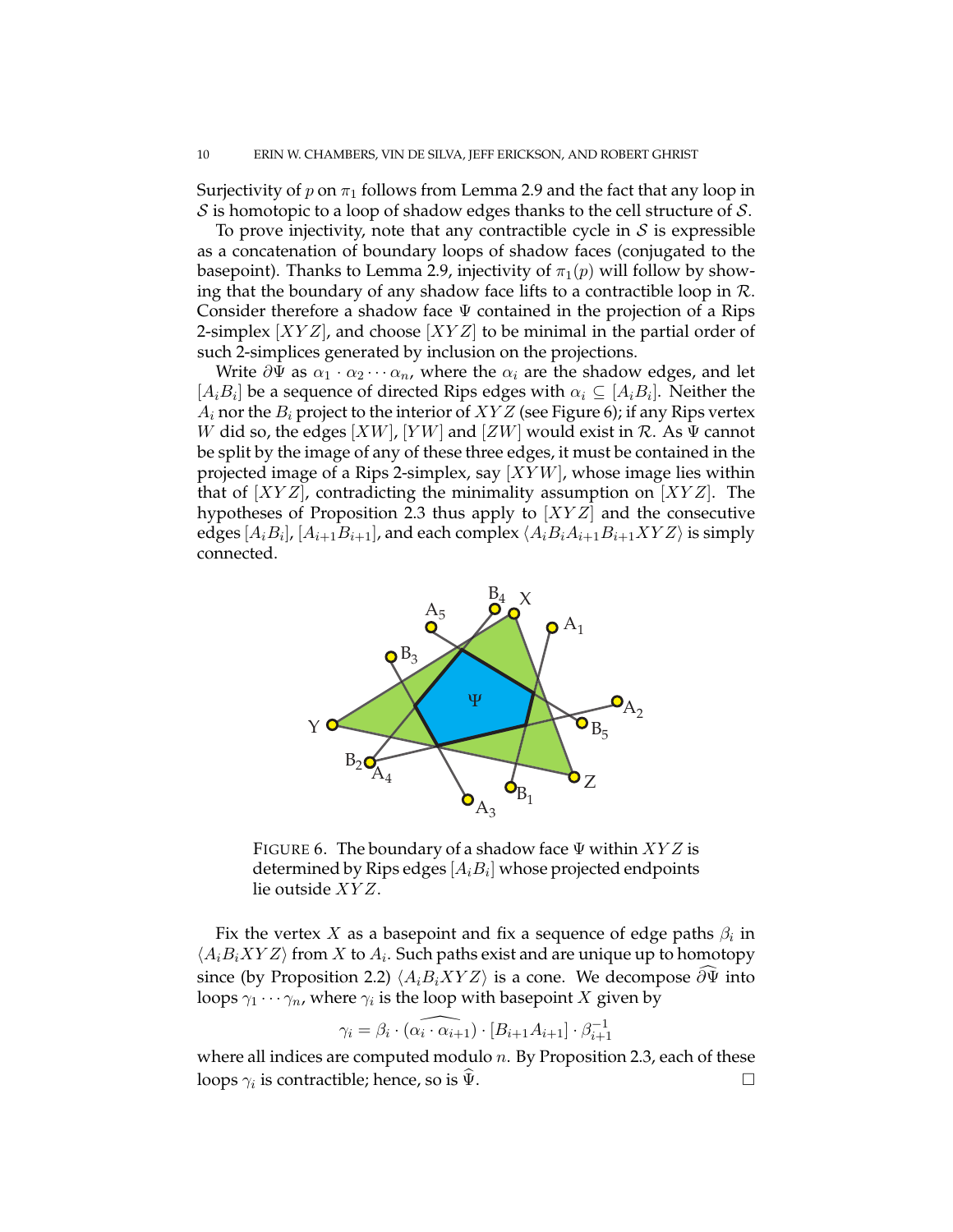**Corollary 3.2.** *The fundamental group of a Rips complex of a planar point set is free.*

#### 4. QUASI RIPS COMPLEXES AND SHADOWS

We observe that Theorem 3.1 fails for quasi-Rips complexes, even for those with arbitrarily small uncertainty intervals. The failure of Proposition 2.1 in the quasi-Rips case makes it a simple exercise for the reader to generate examples of a quasi-Rips complexes which are simply-connected but whose shadows are not. Worse failure than this is possible.

**Theorem 4.1.** Given any uncertainty interval  $(\epsilon, \epsilon')$  and any finitely presented *group G*, there exists a quasi-Rips complex Q with  $\pi_1(Q) \cong G * F$ , where F is a *free group.*

*Proof.* It is well-known that any finitely presented group G can be realized as the fundamental group of a 2-dimensional cell complex whose 0 skeleton is a single point; whose 1-skeleton is a wedge (or "bouquet") of loops corresponding to the generators; and whose 2-cells are glued along the 1-skeleton corresponding to relations. Such a complex can be triangulated, and, after a barycentric subdivision, can be assumed to be 3-colored: that is, the vertex is labeled by the set  $\{0, 1, 2\}$ , and there are no edges between vertices of the same color. Call this vertex 3-colored 2-d simplicial complex K.

We perform a 'blowup' of the complex K to a 3-d simplicial complex K as follows (see Figure 7 for an example). Recall, the geometric realization of K can be expressed as the disjoint union of closed *i*-simplices ( $i = 0, 1, 2$ ) with all faces attached via simplicial gluing maps (the ∆-complex [15]). To form  $K$ , take the disjoint union of closed *i*-simplices of  $K$  and instead of simplicial gluing maps, use the **join** to connect all faces. The 3-coloring of the vertex set of  $K$  is inherited by that of  $K$ .

**Claim:** The flag completion  $FK$  of  $K$  is homotopic to  $K$ .

There is a natural collapsing map  $c: K \to K$  which collapses the joins to simplicial identification maps. The inverse image of any point  $p$  in an open 2-simplex of  $K$  is the same point in the corresponding open 2-simplex of K. The inverse image of any point  $p$  in an open 1-simplex of  $K$  is homeomorphic to the wegde product of closed 2-simplices, one for each point in the link of p in K. The inverse image of a 0-simplex  $p \in K$  consists of the 1skeleton of the link of p in K. If we complete K to the flag completion  $\mathcal{F}K$ , then  $c^{-1}(p)$  is homeomorphic to the star of v in K. Thus, after extending the map  $c$  to the flag completion of  $K$ , all fibers of  $c$  are contractible, and the flag completion of  $\tilde{K}$  is thus homotopic to  $K$ .

We now embed  $\mathcal{F}K$  in a quasi-Rips complex  $\mathcal{Q}$ . Define the vertices of  $\mathcal{Q}$ in  $\mathbb{R}^2$  as follows. Fix an equilateral triangle of side length  $(\epsilon + \epsilon')/2$  in  $\mathbb{R}^2$ . Embed the vertices of  $\overline{K}$  arbitrarily in sufficiently small open balls (of radii no larger than  $(\epsilon' - \epsilon)/4$ ) centered at the vertices of this triangle, respecting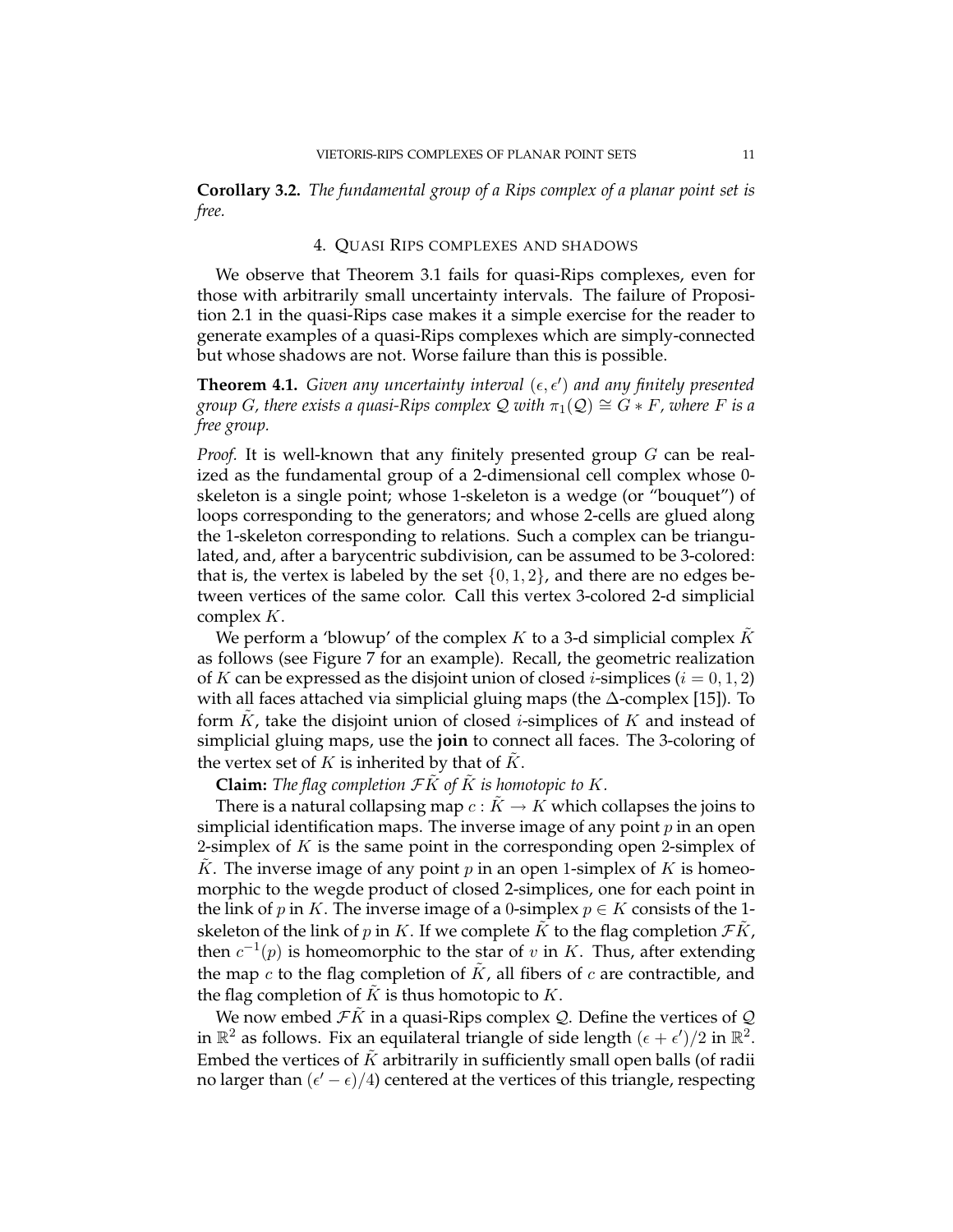

FIGURE 7. A 3-colored simplicial complex  $K$  and its blowup  $\tilde{K}$ , whose flag completion is homotopy equivalent to K. Opposite edges of K (and thus  $K$ ) can be identified to yield a torus, projective plane, or Klein bottle.

the 3-coloring. For this vertex set in  $\mathbb{R}^2$ , we define  $\mathcal Q$  by placing an edge between vertices according to the edges of  $K$ , using the fact that any two vertices not of the same color are separated by a distance within the uncertainty interval. Of course, we must also add edges between like-colored vertices, forming three (large) complete connected subgraphs, since these lie within the small balls. The quasi-Rips complex  $Q$  is the flag completion of this graph, which contains an embedded copy of  $\mathcal{F}K$ .

We determine  $\pi_1(\mathcal{Q})$  in two steps. First, consider the addition of monochromatic edges for which the resulting flag completion has new 2-simplices which are *not* monochromatic.

**Claim:** *The addition of such edges leaved*  $\pi_1$  *of the flag completion unchanged.* Any added monochromatic edge e which creates a non-monochromatic 2 simplex  $\sigma$  must have  $c(e)$  a 0-simplex of K and  $c(\sigma)$  a 1-simplex of K, giving rise (upon taking a flag completion) to a new 3-simplex attached along a contractible subcomplex of its face. The addition of all such edges leaves  $\pi_1$  of the resulting flag completion unchanged, since all the added edges are pairwise disjoint and lead to the pairwise disjoint 3-simplices in the flag completion, and since each attaching map glues along a contractible set.

It remains to attach all edges which lead to monochromatic simplices in the flag completion.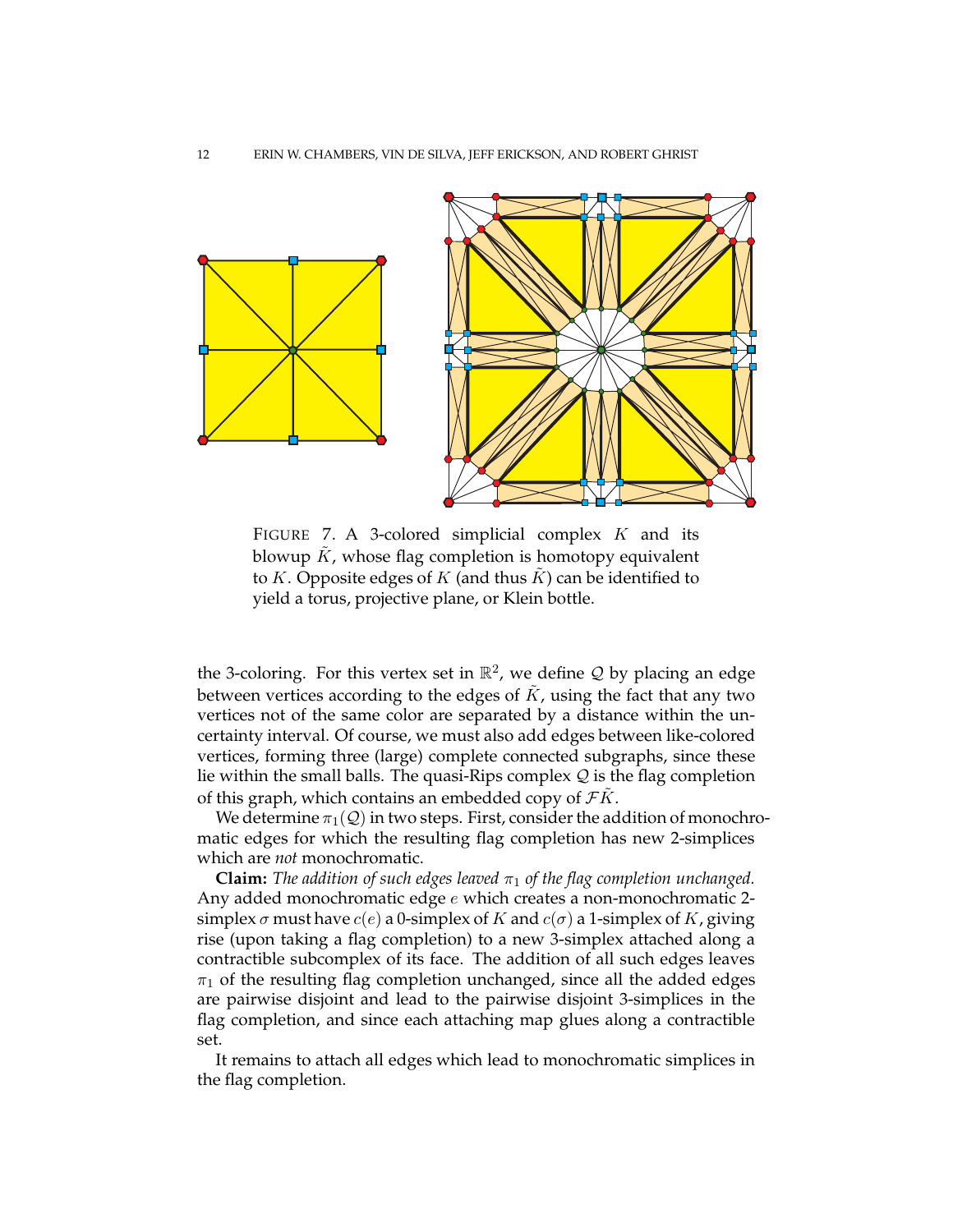**Claim:**  $\pi_1(\mathcal{Q})$  *is a free extension of*  $\pi_1(\mathcal{F}\tilde{K})$ *.* Work one color at a time. The addition of the monochromatic simplices used to form  $Q$  from the resulting complex of the previous claim leads to a potentially very high-dimensional complex; nevertheless, this step is homotopic to adding an abstract colored vertex and "coning off" the flag subcomplex defined by that color. Since the flag subcomplex defined by a given color is a disjoint union of contractible sets (roughly speaking, filled-in "blowups" of vertices of  $K$ ), the resulting space is homotopic to taking a wedge with (potentially many) circles and thus yields a free extension of the fundamental group of the flag completion *FK*. This ends the claim and the proof, since  $\pi_1(\mathcal{F}K) \cong \pi_1(K) \cong G$ .

We note that the construction above may be modified so that the lowerbound Rips complex  $\mathcal{R}_{\epsilon}$  is connected. If necessary, the complex can be so constructed that the inclusion map  $\mathcal{R}_{\epsilon} \hookrightarrow \mathcal{R}_{\epsilon'}$  induces an isomorphism on  $\pi_1$  (which factors through  $\pi_1(\mathcal{Q})$ ).

Theorem 4.1 would appear to be a cause for despair, especially for applications to sensor networks, in which the rigid unit-disc graph assumption is unrealistic. There are several works in the theoretical sensor networks literature [1, 7, 17] that use a quasi-unit disc graph assumption. From the point of view of representing the topology of the network, this would appear to be suboptimal.

However, Theorem 3.1 is not without utility, even when only quasi-Rips complexes are available. We proceed using the principle of **topological persistence**: examining the topology of a map between spaces as opposed to a space alone. Specific to this case, given an inclusion  $\iota : A \hookrightarrow X$ of  $A \subset X$ , one writes  $H_*(A \to X)$  as the image of the induced map  $H_*(\iota) : H_*(A) \to H_*(X)$ . We consider a sensor network whose communications processing can distinguish between very close nodes (via a *strong* signal) as opposed to moderately close nodes (via a *weak* signal), cf. [10]. Assuming some uncertainty in the communication ranges, one has a pair of quasi-Rips complexes  $\mathcal{Q} \subset \mathcal{Q}'$ . Although the fundamental groups (and, via abelianization,  $H_1$ ) of these quasi-Rips complexes can be uncorrelated with the topology of their shadows, their persistent homology can be used to infer genuine holes in coverage, as follows:

**Proposition 4.2.** Let  $Q_s \subset Q_w$  denote two quasi-Rips complexes with disjoint  $\widetilde{u}$  *uncertainty intervals*  $(\epsilon_s, \epsilon'_s)$  and  $(\epsilon_w, \epsilon'_w)$ . Then, in homology with field coeffi*cients, the rank of the map*  $H_1(\mathcal{Q}_s) \to H_1(\mathcal{Q}_w)$  *is bounded above and below:* 

$$
rank (H_1(\mathcal{S}_{\epsilon_s} \to \mathcal{S}_{\epsilon_w'})) \leq rank (H_1(\mathcal{Q}_s \to \mathcal{Q}_w)) \leq dim (H_1(\mathcal{S}_\eta))
$$

*for any*  $\epsilon'_s \leq \eta \leq \epsilon_w$ .

Roughly speaking, this result says that a *pair* of quasi-Rips complexes, graded according to sufficiently distinct strong and weak signal links, suffices to induce information about related shadow complexes.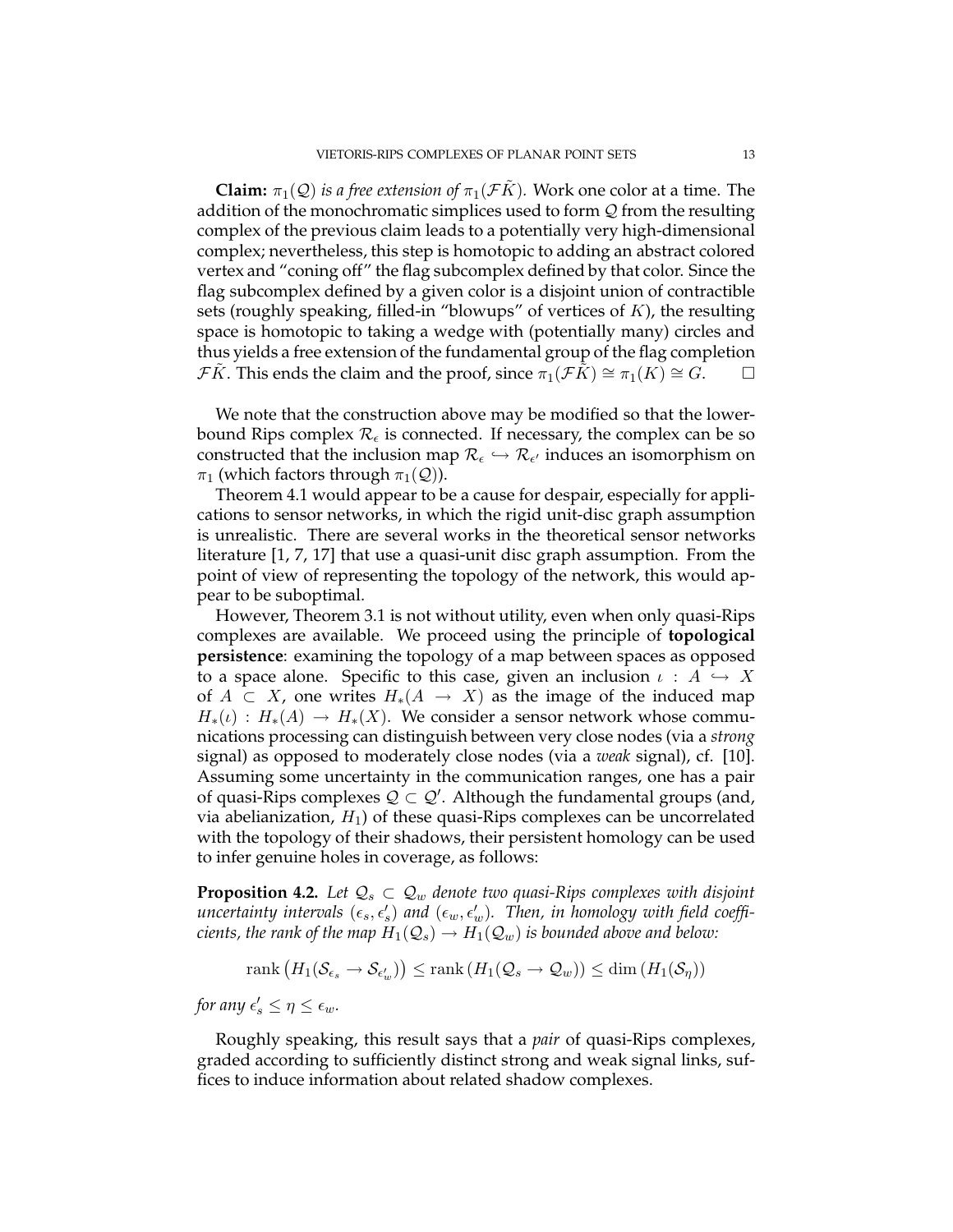*Proof.* The inclusions  $\mathcal{R}_{\epsilon_s} \subseteq \mathcal{Q}_s \subseteq \mathcal{R}_{\eta} \subseteq \mathcal{Q}_w \subseteq \mathcal{R}_{\epsilon'_w}$  induce a sequence of maps

$$
H_1(\mathcal{S}_{\epsilon_s}) \to H_1(\mathcal{Q}_s) \to H_1(\mathcal{S}_{\eta}) \to H_1(\mathcal{Q}_w) \to H_1(\mathcal{S}_{\epsilon'_w})
$$

where we have substituted  $H_1(S) = H_1(\mathcal{R})$  using Theorem 3.1 and the fact that  $H_1$  is the abelianization of  $\pi_1$ . The rank estimates now follow from linear algebra.  $\square$ 

Knowing two 'noisy' quasi-Rips complexes and the inclusion relating them yields true information about the (otherwise unobservable) shadow.

# 5. *k*-connectivity in  $\mathbb{R}^n$

Theorem 3.1 points to the broader question of whether higher-order topological data are preserved by the shadow projection map. Recall that a topological space is k-**connected** if the homotopy groups  $\pi_i$  vanish for all  $0 \le i \le k$ . A map between topological spaces is k-connected if the induced homomorphisms on  $\pi_i$  are isomorphisms for all  $0 \leq i \leq k$ .

We summarize the results of this section in Figure 8.



FIGURE 8. For which  $(n, k)$  is the Rips projection map in  $\mathbb{E}^n$ *k*-connected? The only unresolved case is  $(3, 2)$ .

Throughout this paper, we have ignored basepoint considerations in the description and computation of  $\pi_1$ . The following proposition excuses our laziness.

**Proposition 5.1.** For any set of points in  $\mathbb{E}^n$ , the map  $p: \mathcal{R} \to \mathcal{S}$  is 0-connected.

*Proof.* Certainly  $\pi_0(p)$  is surjective, since p is surjective. The injectivity of  $\pi_0(p)$  is a consequence of the following claim: If two Rips simplices  $\sigma$  and  $\tau$  have intersecting shadows, then  $\sigma$  and  $\tau$  belong to the same connected component of  $R$ .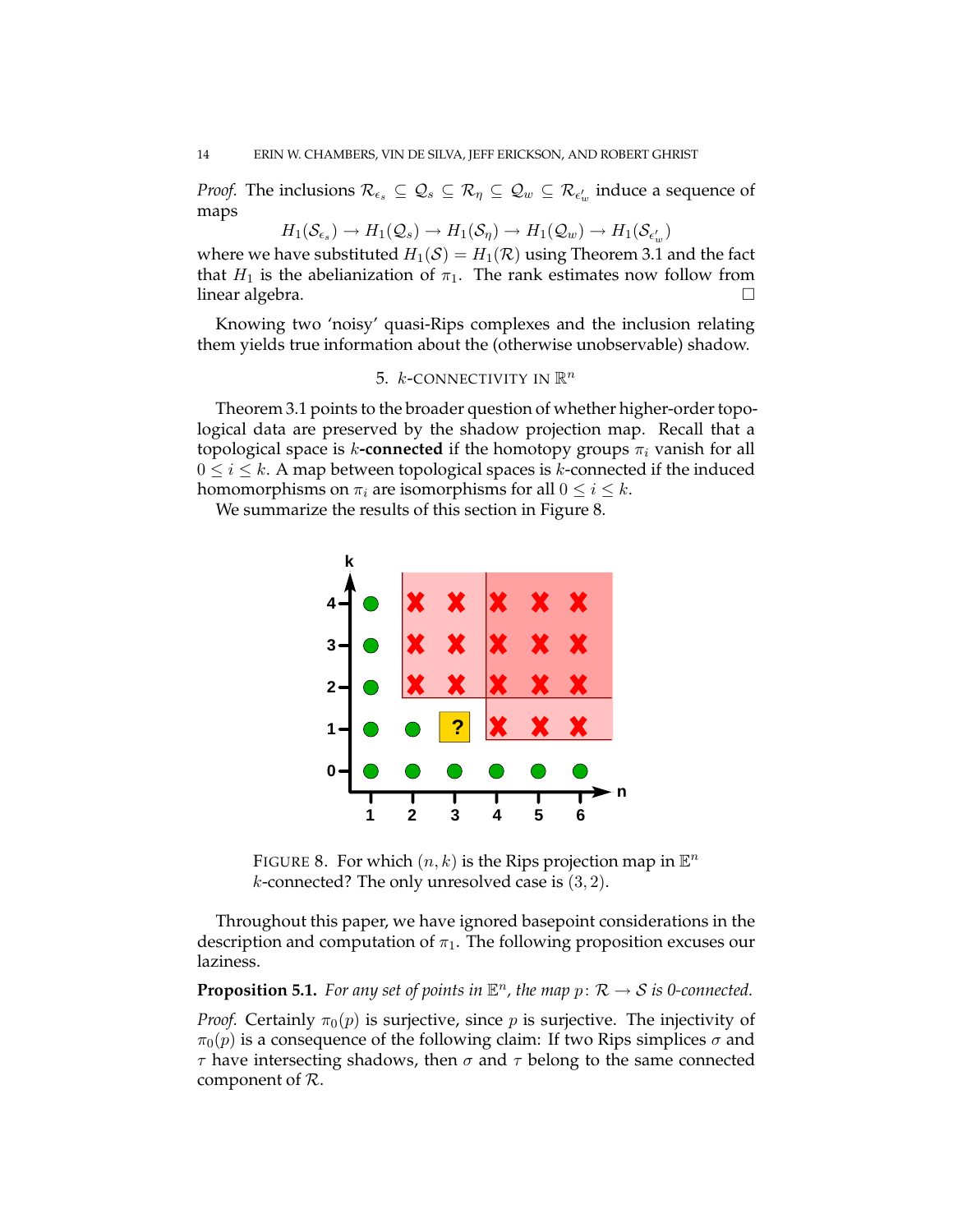To prove the claim, suppose that  $p(\sigma)$  and  $p(\tau)$  intersect. By translation, we can suppose that  $0 \in p(\sigma) \cap p(\tau)$ . If  $\{x_i\}$  and  $\{y_j\}$  respectively denote the vertices of  $\sigma$  and  $\tau$ , then

$$
\sum_i \lambda_i x_i = 0 = \sum_j \mu_j y_j
$$

for suitable convex coefficients  $\{\lambda_i\}$  and  $\{\mu_j\}$ . Then

$$
\sum_{i,j} \lambda_i \mu_j |x_i - y_j|^2 = \sum_{i,j} \lambda_i \mu_j |x_i|^2 - 2 \sum_{i,j} \lambda_i \mu_j (x_i \cdot y_j) + \sum_{i,j} \lambda_i \mu_j |y_j|^2
$$
  
= 
$$
\sum_i \lambda_i |x_i|^2 - 2 \sum_i \lambda_i x_i \cdot \sum_j \mu_j y_j + \sum_j \mu_j |y_j|^2
$$
  
= 
$$
\sum_i \lambda_i |x_i|^2 + \sum_j \mu_j |y_j|^2,
$$

and similarly

$$
\sum_{i,i'} \lambda_i \lambda_{i'} |x_i - x_{i'}|^2 = 2 \sum_i \lambda_i |x_i|^2,
$$
  

$$
\sum_{j,j'} \mu_j \mu_{j'} |y_j - y_{j'}|^2 = 2 \sum_j \mu_j |y_j|^2.
$$

Since every edge  $x_ix_{i'}$  and  $y_jy_{j'}$  has length at most 1, the left-hand sides of these last equations have value at most 1. Thus  $\sum_i \lambda_i |x_i|^2 \leq 1/2$  and  $\sum_j \mu_j |y_j|^2 \leq 1/2$ . It follows that  $\sum_{i,j} \lambda_i \mu_j |x_i - y_j|^2 \leq (1/2) + (1/2) = 1$  and so at least one edge  $x_i y_j$  has length at most 1.

Thus the simplices  $\sigma, \tau$  are connected by an edge, as required.  $\Box$ 

**Proposition 5.2.** For any set of points in  $\mathbb{E}^1$ , the map  $p: \mathcal{R} \to \mathcal{S}$  is a homotopy *equivalence.*

*Proof.* Both  $R$  and  $S$  are homotopy equivalent to finite unions of closed intervals in  $\mathbb{E}^1$ , and therefore to finite sets of points. This is clear for S. For  $\mathcal{R}$ , we note that  $\mathcal{R}_1$  is equal to the Čech complex  $\mathcal{C}_1$  in  $\mathbb{E}^1$ . Certainly the two complexes have the same 1-skeleton. Moreover, Helly's theorem implies that Cech complexes are flag completions in 1D: a collection of convex balls has nonempty intersection if all pairwise intersections are nonempty. Thus  $\mathcal{R}_1 = \mathcal{C}_1$ . By the nerve theorem, this complex has the homotopy type of a union of closed intervals in  $\mathbb{E}^1$ .

Since a 0-connected map between finite point sets is a homotopy equivalence, the same conclusion now holds for the 0-connected map  $p: \mathcal{R} \rightarrow S$ .  $\mathcal{S}$ .

**Proposition 5.3.** *There exists a configuration of points in* E 2 *for which* p *is not 2-connected.*

*Proof.* Consider the vertices  $rx_1, rx_2, rx_3, rx_4, rx_5, rx_6$  of a regular hexagon of radius r centered at the origin. If  $1/2 < r \leq 1/\sqrt{3}$  then only the three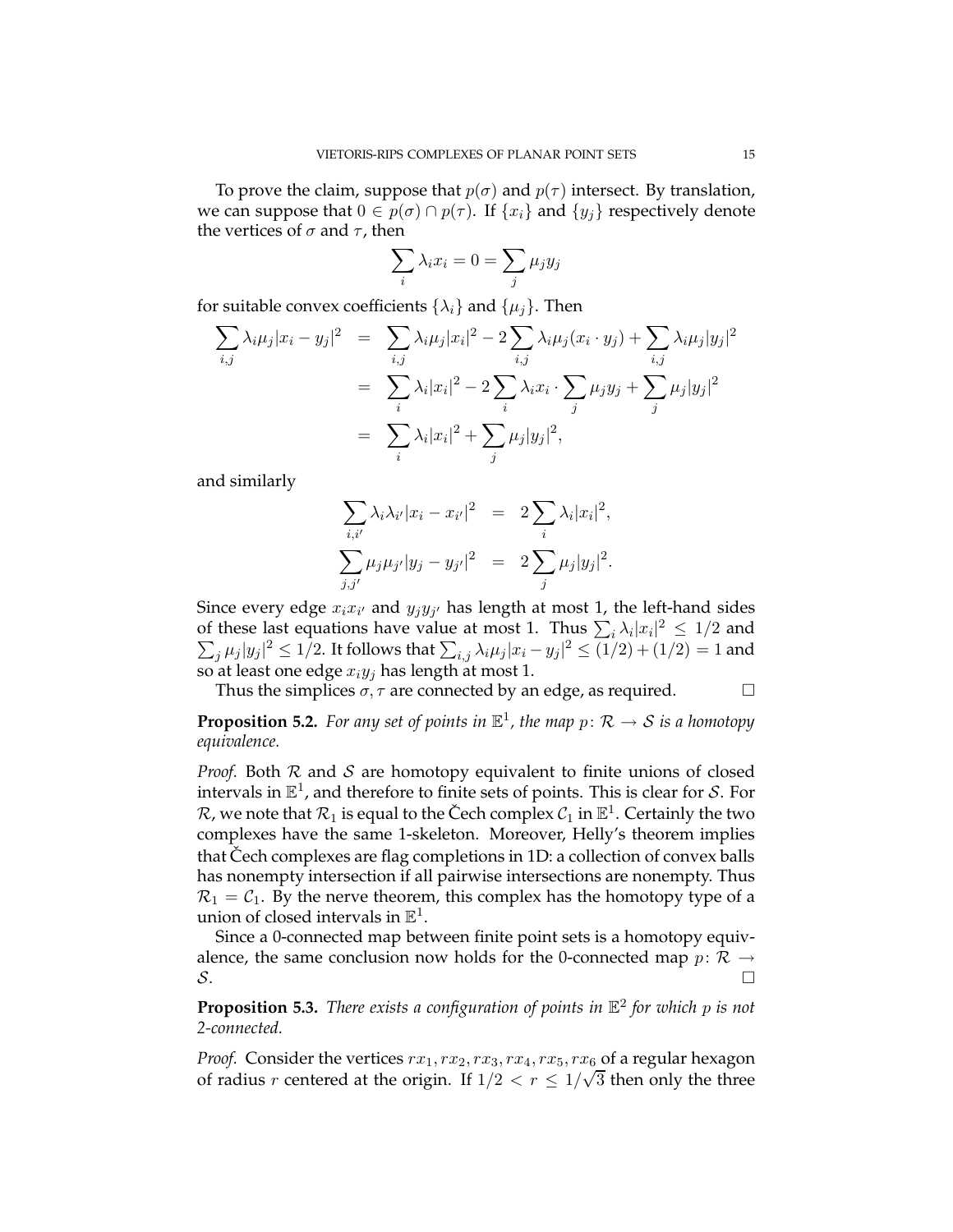main diagonals are missing from  $R$ . Thus  $R$  has the structure of a regular octahedron, and therefore the homotopy type of a 2-sphere. On the other hand S is just the hexagon itself (including interior), and is contractible.  $\Box$ 

The example of Proposition 5.3 extends to higher homotopy groups by constructing cross-polytopes, as in [9].

**Proposition 5.4.** *There exists a configuration of points in* E 4 *for which* p *is not 1-connected.*

*Proof.* Consider the six points

 $(rx_1, \epsilon x_1), (rx_2, 0), (rx_3, \epsilon x_3), (rx_4, 0), (rx_5, \epsilon x_5), (rx_6, 0)$ 

in  $\mathbb{E}^4$ , in the notation of the previous proposition. Then  $\mathcal R$  has the structure of a regular octahedron, but the map  $p: \mathcal{R} \to \mathcal{S}$  identifies one pair of antipodal points (specifically, the centers of the two large triangles, 135 and 246). Thus  $R$  is simply-connected, whereas  $\pi_1(S) = \mathbb{Z}$ .

We note that these counterexamples may be embedded in higher dimensions. Moreover, the example in Proposition 5.3 can be perturbed into general position without losing its effect, and the example in Proposition 5.4 can be put into general position by the dismal trick of replacing each vertex with a tiny cluster of vertices.

### 6. CONCLUSION

The relationship between a Rips complex and its projected shadow is extremely delicate, as evidenced by the universality result for quasi-Rips complexes (Theorem 4.1) and the lack of general *k*-connectivity in  $\mathbb{R}^n$  (§5). These results act as a foil to Theorem 3.1: it is by no means *a priori* evident that a planar Rips complex should so faithfully capture its shadow.

We close with a few remarks and open questions.

- (1) Are the cross-polytopes of Proposition 5.3 the only significant examples of higher homology in a (planar) Rips complex? If all generators of the homology  $H_k(\mathcal{R})$  for  $k > 1$  could be classified into a few such 'local' types, then, after a local surgery on  $R$  to eliminate higher homology, one could use the Euler characteristic combined with Theorem 3.1 as a means of quickly computing the number of holes in the shadow of a planar Rips complex. This method would have the advantage of being local and thus distributable.
- (2) Does the projection map preserve  $\pi_1$  for a Rips complex of points in R 3 ? Our proofs for the 2-d case rest on some technical lemmas whose extensions to 3-d would be neither easy to write nor enjoyable to read. A more principled approach would be desirable, but is perhaps not likely given that 1-connectivity on  $\mathbb{R}^3$  is a borderline case.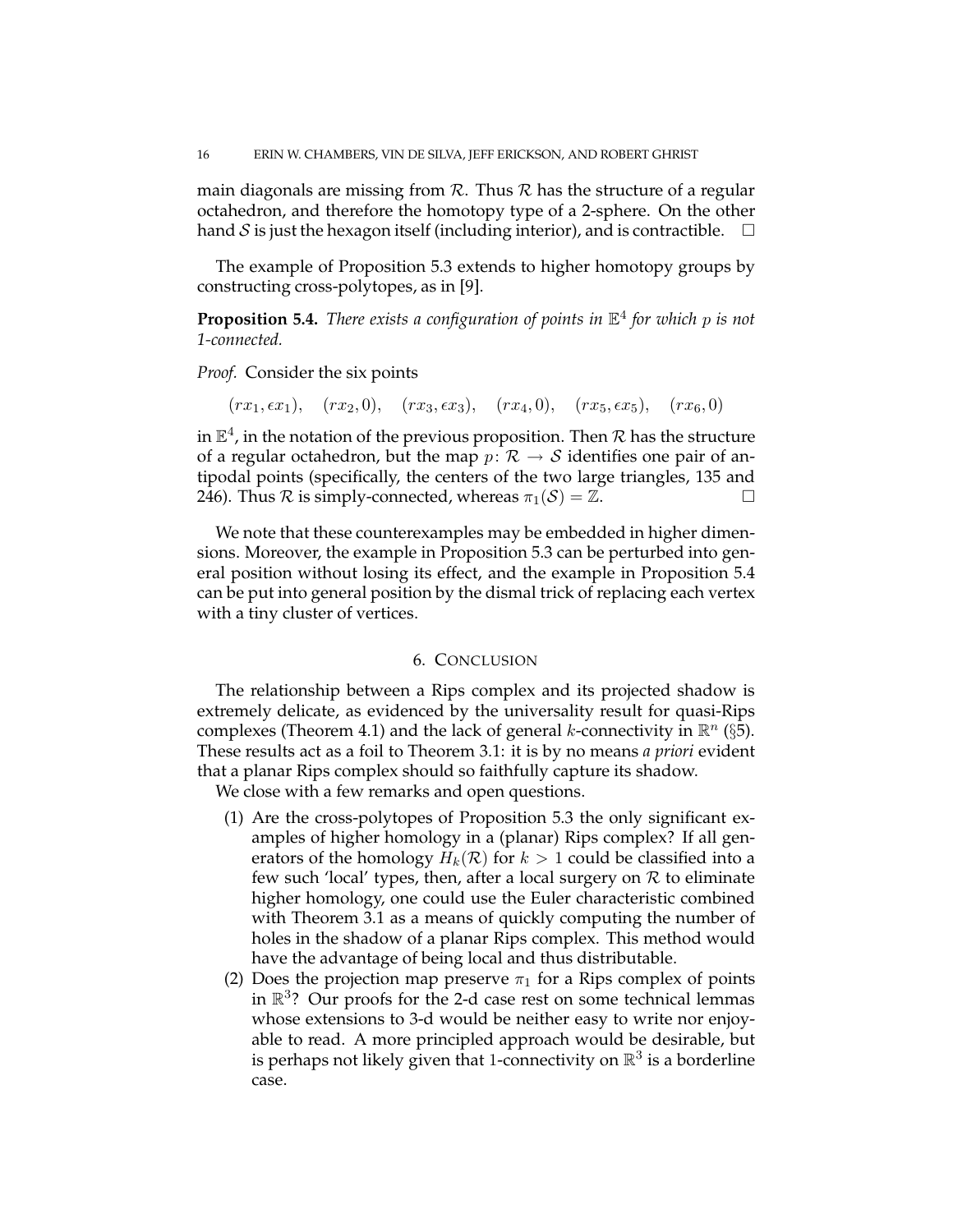(3) What are the computational and algorithmic issues associated with determining the shadow of a (planar) Rips complex? See [6] for recent progress, including algorithms for test contractibility of cycles in a planar Rips complex and a positive lower bound on the diameter of a hole in the shadow.

#### **REFERENCES**

- [1] L. Barrière, P. Fraigniaud, and L. Narayanan, "Robust position-based routing in wireless ad hoc networks with unstable transmission ranges," In *Proc. Workshop on Discrete Algorithms and Methods for Mobile Computing and Communications*, 2001.
- [2] A. Björner, "Topological methods", in *Handbook of Combinatorics* (R. Graham, M. Grötschel, and L. Lovász, Eds.), 1819–1872, North-Holland, Amsterdam, 1995.
- [3] E. Carlsson, G. Carlsson, and V. de Silva, "An algebraic topological method for feature identification," *Intl. J. Computational Geometry and Applications*, 16:4 (2006), 291-314.
- [4] G. Carlsson, T. Ishkhanov, V. de Silva, and A. Zomorodian, "On the local behavior of spaces of natural images," *Int. J. Comput. Vision* 76, 1 (2008), 1–12.
- [5] G. Carlsson, A. Zomorodian, A. Collins, and L. Guibas, "Persistence barcodes for shapes," *Intl. J. Shape Modeling*, 11 (2005), 149-187.
- [6] E. Chambers, J. Erickson, and P. Worah, "Testing contractibility in planar Rips complexes," In *Proc. Symp. on Comp. Geom. (SoCG)* 2008, 251–259.
- [7] M. Damian, S. Pandit, and S. Pemmaraju, "Local approximation schemes for topology control." In *Proc. ACM Symp. on Prin. of Dist. Comput. (PODC)* 2006, 208–217.
- [8] V. de Silva and G. Carlsson. "Topological estimation using witness complexes," in *SPBG04 Symposium on Point-Based Graphics* (2004), 157-166.
- [9] V. de Silva and R. Ghrist, "Coordinate-free coverage in sensor networks with controlled boundaries via homology," *Intl. J. Robotics Research*, 25:12, (2006), 1205–1222.
- [10] V. de Silva and R. Ghrist, "Coverage in sensor networks via persistent homology," *Alg. & Geom. Top.*, 7, (2007), 339–358.
- [11] J. Eckhoff, "Helly, Radon, and Carath´eodory Type Theorems." Ch. 2.1 in *Handbook of Convex Geometry* (Ed. P. M. Gruber and J. M. Wills). Amsterdam, Netherlands: North-Holland, pp. 389–448, 1993.
- [12] H. Edelsbrunner and E.P. Mücke, "Three-dimensional alpha shapes," ACM Transac*tions on Graphics*, 13:1, (1994), 43-72.
- [13] Q. Fang and J. Gao and L. Guibas, "Locating and Bypassing Routing Holes in Sensor Networks," in Proc. 23rd Conference of the IEEE Communications Society (InfoCom), 2004.
- [14] M. Gromov, *Hyperbolic groups*, in Essays in Group Theory, MSRI Publ. **8**, Springer-Verlag, 1987.
- [15] A. Hatcher, *Algebraic Topology*, Cambridge University Press, 2002.
- [16] J.-C. Haussman, "On the Vietoris-Rips complexes and a cohomology theory for metric spaces," in *Prospects in Topology*, Ann. of Math. Stud., 138, Princeton Univ. Press, Princeton, NJ, 1995, 175–188.
- [17] F. Kuhn, R. Wattenhofer, and A. Zollinger, "Ad-hoc networks beyond unit disk graphs," *Wirel. Netw.* 14, 5 (2008), 715-729.
- [18] A. Muhammad and A. Jadbabaie, "Dynamic coverage verification in mobile sensor networks via switched higher order Laplacians," in *Robotics: Science & Systems*, 2007.
- [19] P. Niyogi, S. Smale, and S. Weinberger, "Finding the homology of submanifolds with high confidence from random samples. *Discrete Comput. Geom.* 39, 1 (2008), 419-441.
- [20] L. Vietoris, "Über den höheren Zusammenhang kompakter Räume und eine Klasse von zusammenhangstreuen Abbildungen," *Math. Ann.* 97 (1927), 454–472.